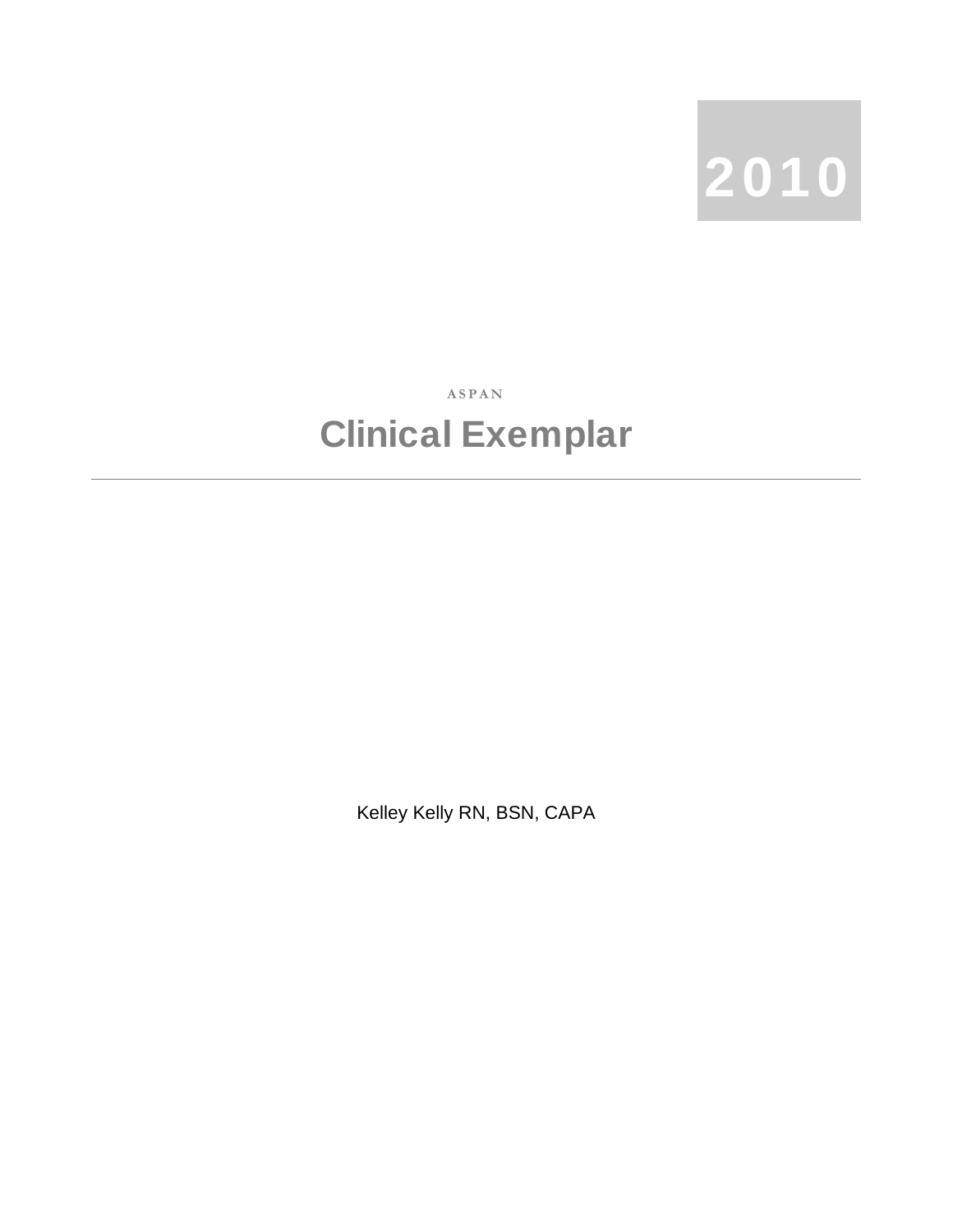## **Story** 4

## Snowstorm

The weather report warned of an early morning snowstorm with several inches in accumulation throughout the day. My husband told me he could get me to work, but he did not think he would be able to pick me up so I packed some

warm clothes and extra food in case I was stranded. It always amazes me how many people drive to our surgery center for their elective surgery when there is a weather emergency. The weathermen actually got the forecast right and it had snowed all day. One of the nightshift nurses could not make it to work and I was stuck at work because I could not make it home. After working my 10 hour dayshift, they sent me to the hotel next door to rest a few hours so I could stay up all night and help the other nurse on duty. We had two patients. I was assigned the young man that had ankle surgery and my coworker was assigned the older gentleman that had eye surgery. He needed to keep a patch over his operative eye all night and he stayed with us because he was blind in the other eye. It was time for Vicki's break so she checked on Howard and gave me a quick update and informed me he was resting quietly. She said his wife was asleep in the recliner next to him and he shouldn't need anything. Boy, those are famous last words in a healthcare setting. Since there are just two nurses and one security guard in the building at night, we really cannot leave or take a real break. We usually find a nice empty recliner and put our feet up for an hour.

 About ten minutes later Howard's door opened and he walked out to the desk. When I asked him if he needed anything he said, "I'm having chest pain." I cannot recall any of my patients at the surgery center ever complaining of chest

Those words will get any nurse's heart racing.

pain. Those words will get any nurse's heart racing. I immediately helped him back to bed, asked him to point where the pain was, and to rate the pain on a scale from 1- 10. He pointed to his chest and left shoulder and let me know the pain was a "10." I asked him to describe the pain as I began checking his vital signs and placing him on oxygen. He stated it felt like pressure while he rubbed his chest. I'm thinking, he is telling me "classic" symptoms of a